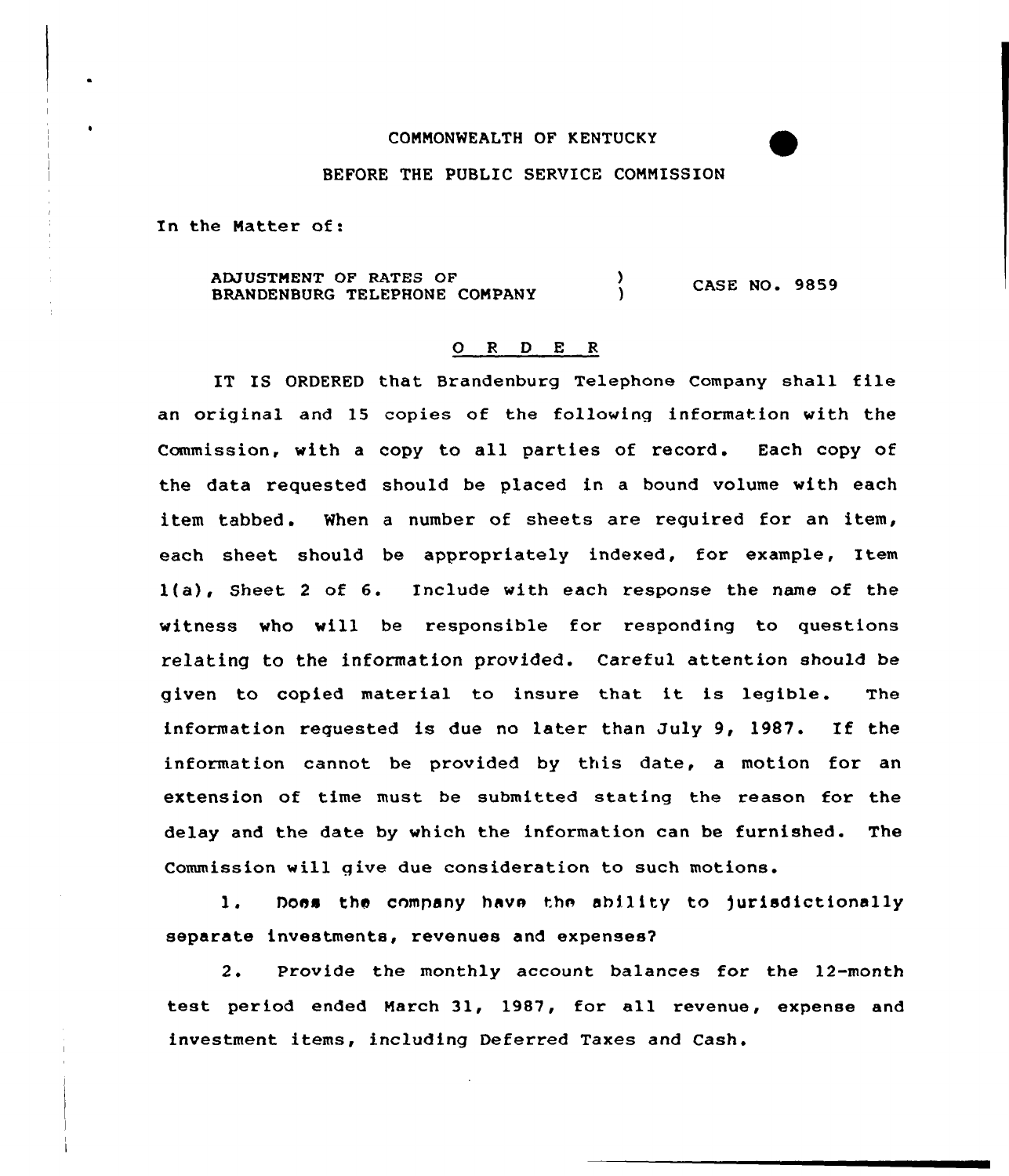3. Provide the dollar amount of employee telephon concession service for the 12 months of the test period.

 $\ddot{\phantom{0}}$ 

4. Provide detailed work papers showing calculation supporting all pro forma adjustments used to arrive at projected income and investment levels for 1987 and 1988.

5. Provide actual account balances for the months following the test period as available.

6. Provide <sup>a</sup> schedule of salaries and wages for the test period showing union and non-union employees separately.

7. Provide <sup>a</sup> detailed analysis of all charges booked during the test period for advertising expenditures to Account 642 Advertising and any other advertising expenditures included in other accounts.

8. Provide an analysis of Account <sup>675</sup> - Other Expenses for the test period and provide at a minimum the work papers showing the date, vendor, vouchex number, dollar amount and a brief description of each expenditure. Detailed analysis not required for amounts under 8300.

9. Provide <sup>a</sup> detailed analysis of expenses incurred during the test period for professional services with the same detail and limit shown in question No. 8.

10 Provide the following with regard to uncollectible accounts for the test period and the previous two years:

a ~ Reserve account balance at the beginning of the year.

Charges to reserve account (accounts charged off).  $b$ .

 $c_{\star}$ Credits to reserve accounts.

 $\mathbf d$ . Current year provision.

$$
-2-
$$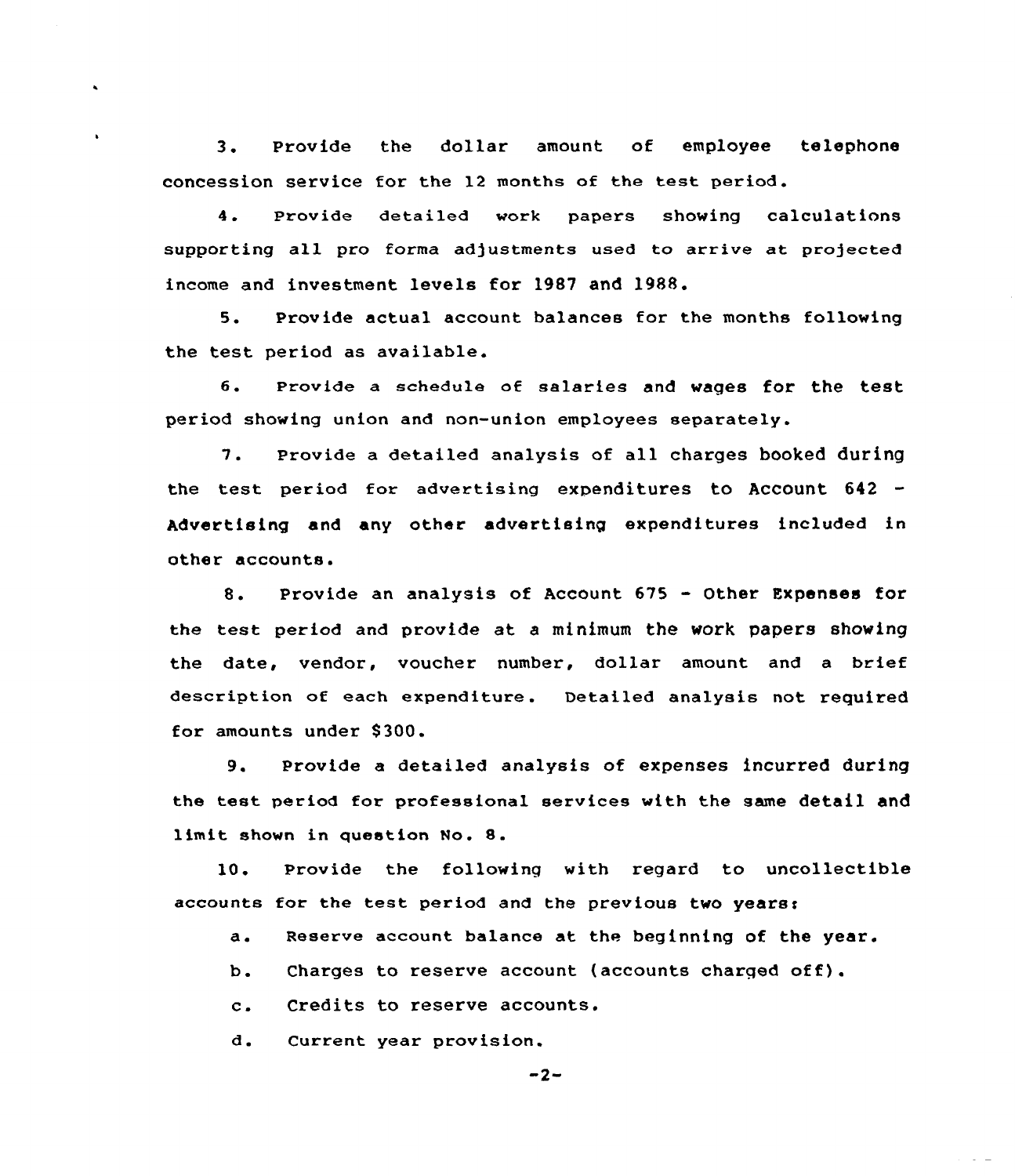e. Reserve account balance at the end of the year.

f. Percent of provision to )ocal service revenue.

ll. Provide detailed work papers showing how wages and overheads (taxes, pensions, etc.) are charged or cleared to construction.

12. provide documentation and/or union contracts to support the computation of the 10% wage increase for 1987 and 6% increase for 1988.

13. Provide detailed work papers showing the calculation of the 3.1% growth rate for Repair Expense in 1987 and 1988.

14. Provide work papers supporting the estimated \$10,000 per month expense for professional consultation and advice showing the person and firm receiving the payments and the services provided by such firm or person.

15. Provide detailed worksheets supporting the 10% and 5% increases in retirement program and insurance benefits for the years 1987 and 1988, respectively. Also provide an estimate of the impact of FASB 87 "Employers Accounting for Pension Benefits" on pension costs.

16. Provide an analysis of the expense incurred in connection with Bell supplied recording, rating and CABS billing with the anticipated costs to be incurred when Brandenburg begins their own billing.

17. Explain in detail the reasons for a 36% increase in insurance premiums for 1987 when compared to 1986. Provide <sup>a</sup> list of companies from whom the policies were purchased and a

 $-3-$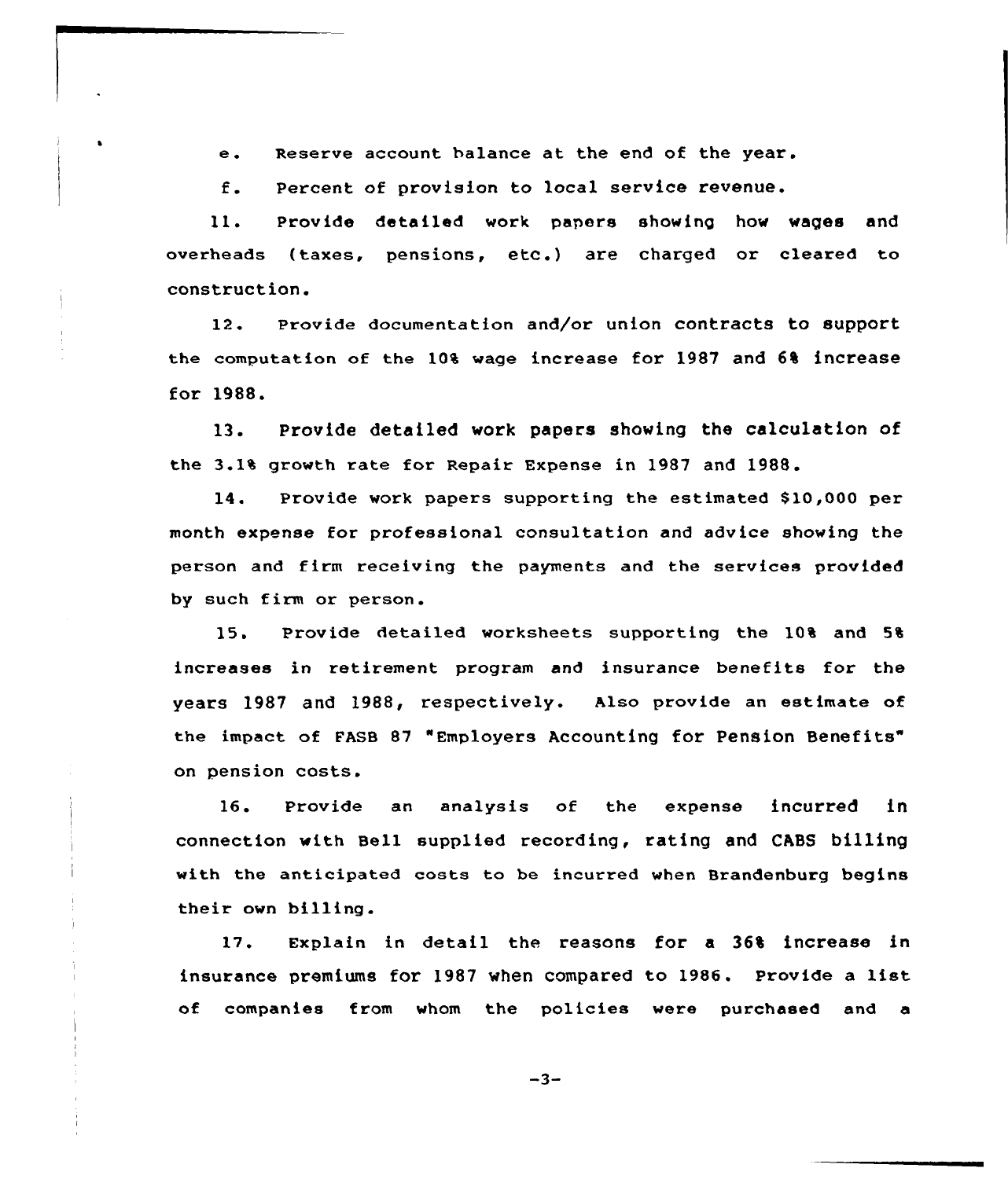comparison of the various types of coverage for the years 1985-1987.

18. Provide a detailed analysis of the computation of the annual expense increase due to the replacement of carbon block protectors.

19. Are any nonregulated revenues, expenses, investments or depreciation reserve included in the exhibits presented by Brandenburg? If so, please disclose the item and associated dollar value and provide an overview of the methodology used to segregate nonregulated and regulated revenues and expenses.

20. In Tab A, Statement of Income, what constitutes the \$25,981 "Interest, Other"7

21. Provide a detailed analysis showing the computation af the 45 days operating expenses in the amount of \$463,730 shown in Tab A, Return on Investment/Return on Equity.

22. In all schedules provided, separate Toll and Access Revenues.

23. Recast the 1987 and 1988 Pro Forma Income Statements to correspond to the formats used in presenting the test period income statements.

24. Please explain the decline of common stock dividends from 81,000,000 to 8500,000 during the 1985-1988 time frame.

25. Please provide an explanation and/or detailed worksheets in support of the following changes found when comparing Brandenburg's 1986 Annual Report (Form N), the test period income statements and pro forma statements for 1987.

 $-4-$